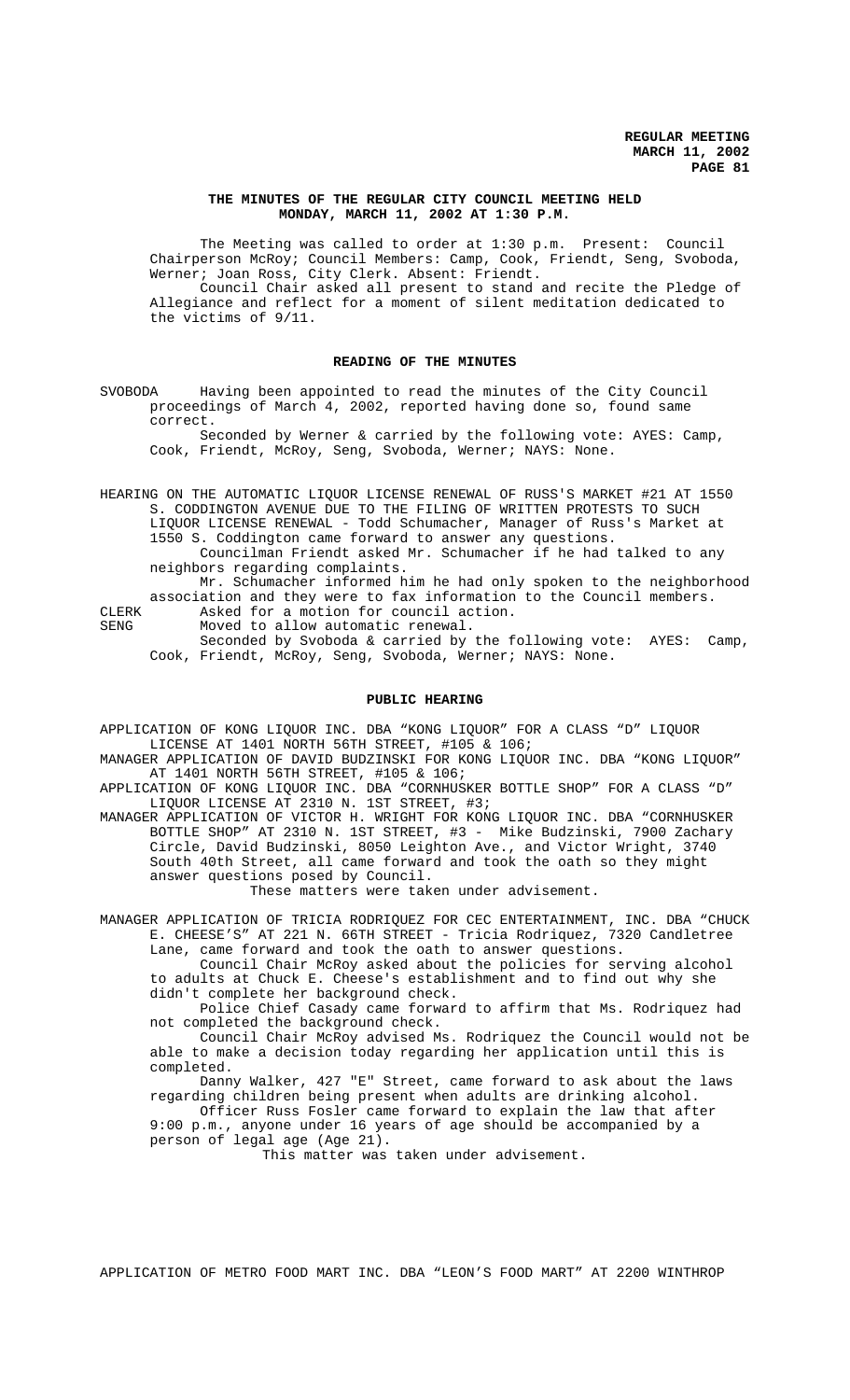ROAD FOR A CLASS D LIQUOR LICENSE; MANAGER APPLICATION OF CHAD JASON WINTER FOR METRO FOOD MART, INC. DBA "LEON'S FOOD MART AT 2200 WINTHROP ROAD - Chad Winters2115 South 48th Street, came forward, took the oath and explained that due to the fact that a former partner had been bought out, he had to reapply for this license. These matters were taken under advisement.

ACCEPTING THE REPORT OF NEW AND PENDING CLAIMS AGAINST THE CITY AND APPROVING DISPOSITION OF CLAIMS SET FORTH THEREIN FOR THE PERIOD OF JANUARY 16 - 31, 2002.(2/25/02 - Claim of Chris Hollers held over to 3/11/02)(3/4/02 - to have p.h. 3/11/02) - Lin Quenzer, Mayor's Office Staff, came forward on behalf of Chris Hollers, due to the fact that she suffers from post traumatic stress syndrome. She explained the situation regarding Ms. Holler's claim due to damage done to her wheelchair by a City bus. Ms. Quenzer shared that she had researched the disposition of the Lincoln Police Department and that of the Law Dept. suggested that the accident should be reinvestigated. She stated that Ms. Hollers had no other resources with which to repair her wheelchair and that this was her only source of mobility.

This matter was taken under advisement.

APPROVING THE 2001-02 WORK PLAN FOR THE STORMWATER INTERLOCAL AGREEMENT BETWEEN THE CITY AND THE LOWER PLATTE SOUTH NRD - Danny Walker, 427 "E" Street, came forward to request an explanation of this agreement.

Nicole Fleck-Tooze, Public Works and Utilities Dept., came forward to explain that this agreement sets up the annual work plan for the City and the Lower Platte Resources District. Seventeen different issues are addressed in this plan that range from specific flood control projects to water shed master planning efforts and public education efforts. City funds identified in this agreement were approved by the annual budget process for this fiscal year.

Councilman Friendt asked if there was an opportunity for the public to review this work plan.

Ms. Fleck-Tooze replied that typically the public process for this is the public hearing before the City Council each year.

Mr. Walker returned to give the Council his opinion regarding this whole plan.

Ms. Fleck-Tooze returned to clarify some issues. The bill that is before the State Legislature is a bill to enable storm water utility legislation. Any storm water utility would still need to be adopted on a local level if that were to pass. The idea is that would at some point in the future, if the bill passes, would be an opportunity to replace some of general fund tax dollars that today go into funding the flood plain programs. Our department is currently working on the community rating system through the National Flood Insurance Program and we are working right now to increase that rating in Lincoln so that flood insurance rates will go down. This is a direct results of the storm water ordinances that were put in place in the past couple of years.

Councilman Friendt asked if the enabling legislation would allow us to assess a storm water fee and would that be an enterprise fund.

Ms. Fleck-Tooze answered it would be a fund that would replace our needs as it exists today for general fund dollars.

Councilman Friendt asked if all citizens (whether they lived in a flood plain or not) would be helping to pay for flood plain mitigation. Ms. Fleck-Tooze affirmed this statement.

Council Chair McRoy asked Ms. Fleck-Tooze about Mr. Walker's term of mismanagement and would that effect if NRD partnering with us in the future.

Ms. Fleck-Tooze replied that they would not if we did not meet the federal minimum standards in the flood plain and that we do exceed those standards and why we are allowed to participate in the community rating system program.

Mr. Walker again criticized the city's status on the insurance rating. He stated his flood insurance rates continues to go up each year.

Ms. Fleck-Tooze reported that flood insurance rates are not increasing because of any mismanagement of flood plain regulations within Lincoln. We have a Class "A" rating through the program.

Craig Groat, 4935 Huntington, came forward to state he thought our public works department is unknowledgeable about these items. He stated that property owners need to be responsible for their own property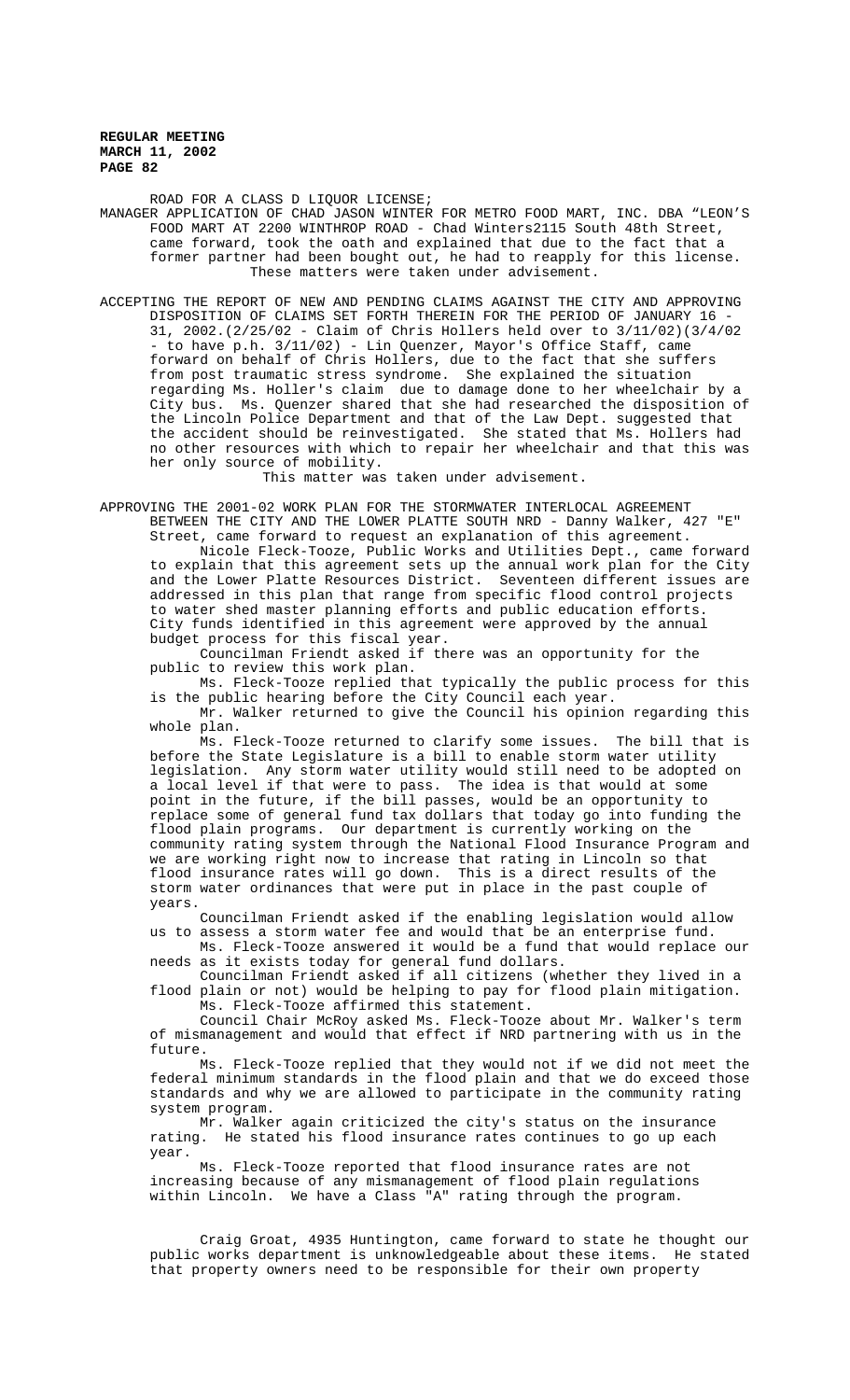regarding flood plain issues. This matter was taken under advisement.

### **MISCELLANEOUS BUSINESS**

Danny Walker, 437 "E" Street, came forward to give his opinion about the Chamber of Commerce and how the funds for the Economic Development (LPED) are being used.

Councilman Werner informed Mr. Walker that there is a public meeting to be held on March 21st at 9:30 a.m. in Room 113 by the County on the Convention and Visitor's Bureau.

He stated concern over the potential loss of future tournaments with the construction of the new Omaha Convention Center being built.

Mr. Walker asked questions regarding David Hunter being on the Economic Development Committee. He wanted to know the capacity that Mr. Hunter served in and if he was compensated for time spent on the committee and who appointed him.

Council Chair McRoy stated that the Mayor appointed Mr. Hunter and it was an unpaid position.

Craig Groat, 4935 Huntington, came forward to express his opinions regarding the local Chamber of Commerce and it's current president, Mr. Paul McCue. He stated he felt that that they are not concentrating on the economic growth of our city.

These matters were taken under advisement.

# **\*\* END OF PUBLIC HEARING \*\***

# **COUNCIL ACTION**

## **LIQUOR RESOLUTIONS**

APPLICATION OF KONG LIQUOR INC. DBA "KONG LIQUOR" FOR A CLASS "D" LIQUOR LICENSE AT 1401 NORTH 56TH STREET, #105 & 106 - CLERK read the following resolution, introduced by Jon Camp, who moved its adoption for approval: A-81372 BE IT RESOLVED by the City Council of the City of Lincoln, Nebraska:

That after hearing duly had as required by law, consideration of the facts of this application, the Nebraska Liquor Control Act, and the pertinent City ordinances, the City Council recommends that the application of Kong Liquor Inc. dba "Kong Liquor" for a Class "D" liquor license at 1401 North 56th Street, #105 & 106, Lincoln, Nebraska, for the license period ending April 30, 2002, be approved with the condition that the premise complies in every respect with all city and state regulations. The City Clerk is directed to transmit a copy of this resolution to the Nebraska Liquor Control Commission.

Introduced by Jon Camp Seconded by Svoboda & carried by the following vote: AYES: Camp, Cook, Friendt, McRoy, Seng, Svoboda, Werner; NAYS: None.

MANAGER APPLICATION OF DAVID BUDZINSKI FOR KONG LIQUOR INC. DBA "KONG LIQUOR" AT 1401 NORTH 56TH STREET, #105 & 106 - CLERK read the following

resolution, introduced by Jon Camp, who moved its adoption for approval: A-81373 WHEREAS, Kong Liquor Inc. dba "Kong Liquor" located at 1401 North 56th Street, #105 & 106, Lincoln, Nebraska has been approved for a Retail Class "D" liquor license, and now requests that David Budzinski

be named manager. WHEREAS, David Budzinski appears to be a fit and proper person to

manage said business.

NOW, THEREFORE, BE IT RESOLVED by the City Council of the City of Lincoln, Nebraska:

That after hearing duly had as required by law, consideration of the facts of this application, the Nebraska Liquor Control Act, and the pertinent City ordinances, the City Council recommends that David Budzinski be approved as manager of this business for said licensee. The City Clerk is directed to transmit a copy of this resolution to the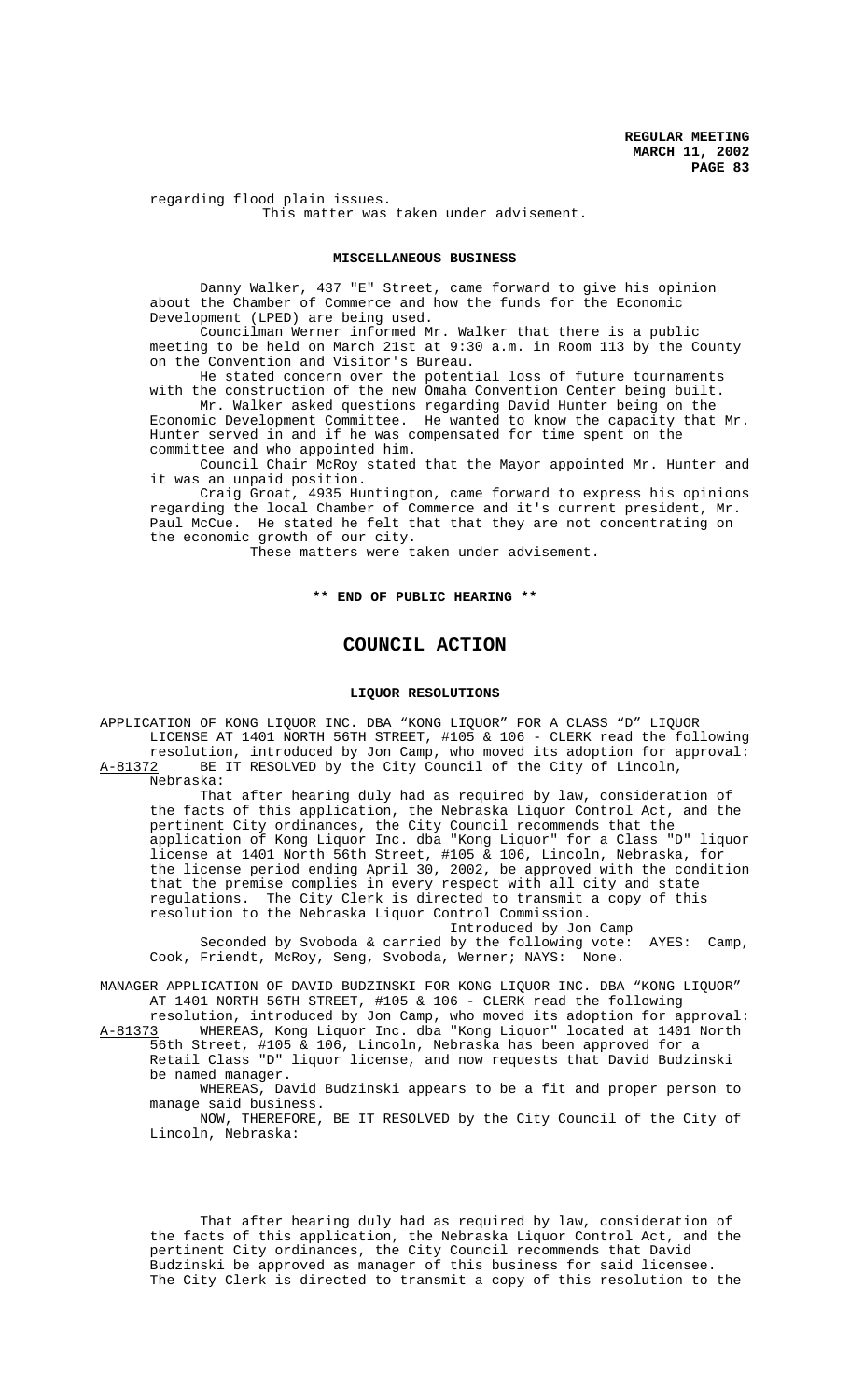Nebraska Liquor Control Commission.

Introduced by Jon Camp Seconded by Svoboda & carried by the following vote: AYES: Camp, Cook, Friendt, McRoy, Seng, Svoboda, Werner; NAYS: None.

APPLICATION OF KONG LIQUOR INC. DBA "CORNHUSKER BOTTLE SHOP" FOR A CLASS "D" LIQUOR LICENSE AT 2310 N. 1ST STREET, #3 - CLERK read the following resolution, introduced by Jon Camp, who moved its adoption for approval:

A-81374 BE IT RESOLVED by the City Council of the City of Lincoln, Nebraska:

That after hearing duly had as required by law, consideration of the facts of this application, the Nebraska Liquor Control Act, and the pertinent City ordinances, the City Council recommends that the application of Kong Liquor Inc. dba "Kong Liquor" for a Class "D" liquor license at 2310 N. 1st Street, #3, Lincoln, Nebraska, for the license period ending April 30, 2002, be approved with the condition that the premise complies in every respect with all city and state regulations. The City Clerk is directed to transmit a copy of this resolution to the Nebraska Liquor Control Commission.

Introduced by Jon Camp Seconded by Seng & carried by the following vote: AYES: Camp, Cook, Friendt, McRoy, Seng, Svoboda, Werner; NAYS: None.

MANAGER APPLICATION OF VICTOR H. WRIGHT FOR KONG LIQUOR INC. DBA "CORNHUSKER BOTTLE SHOP" AT 2310 N. 1ST STREET, #3 - CLERK read the following resolution, introduced by Jon Camp, who moved its adoption for approval:

A-81375 WHEREAS, Kong Liquor Inc. dba "Kong Liquor" located at 2310 North 1st Street, #3, Lincoln, Nebraska has been approved for a Retail Class "D" liquor license, and now requests that Victor H. Wright be named manager;

WHEREAS, Victor H. Wright appears to be a fit and proper person to manage said business.

NOW, THEREFORE, BE IT RESOLVED by the City Council of the City of Lincoln, Nebraska:

That after hearing duly had as required by law, consideration of the facts of this application, the Nebraska Liquor Control Act, and the pertinent City ordinances, the City Council recommends that Victor H. Wright be approved as manager of this business for said licensee. City Clerk is directed to transmit a copy of this resolution to the Nebraska Liquor Control Commission.

Introduced by Jon Camp

Seconded by Svoboda & carried by the following vote: AYES: Camp, Cook, Friendt, McRoy, Seng, Svoboda, Werner; NAYS: None.

MANAGER APPLICATION OF TRICIA RODRIQUEZ FOR CEC ENTERTAINMENT, INC. DBA "CHUCK E. CHEESE'S" AT 221 N. 66TH STREET - PRIOR to reading:

CAMP Moved to place this application on pending for three weeks to 4/1/02.

Seconded by Seng & carried by the following vote: AYES: Camp, Cook, Friendt, McRoy, Seng, Svoboda, Werner; NAYS: None.

APPLICATION OF METRO FOOD MART INC. DBA "LEON'S FOOD MART" AT 2200 WINTHROP ROAD FOR A CLASS D LIQUOR LICENSE - CLERK read the following resolution, introduced by Jon Camp, who moved its adoption for approval:

A-81376 BE IT RESOLVED by the City Council of the City of Lincoln, Nebraska:

That after hearing duly had as required by law, consideration of the facts of this application, the Nebraska Liquor Control Act, and the pertinent City ordinances, the City Council recommends that the application of Metro Food Mart, Inc. dba "Leon's Food Mart" for a Class "D" liquor license at 2200 Winthrop Road, Lincoln, Nebraska, for the

license period ending April 30, 2002, be approved with the condition that the premise complies in every respect with all city and state regulations. The City Clerk is directed to transmit a copy of this resolution to the Nebraska Liquor Control Commission. Introduced by Jon Camp Seconded by Seng & carried by the following vote: AYES: Camp, Cook, Friendt, McRoy, Seng, Svoboda, Werner; NAYS: None.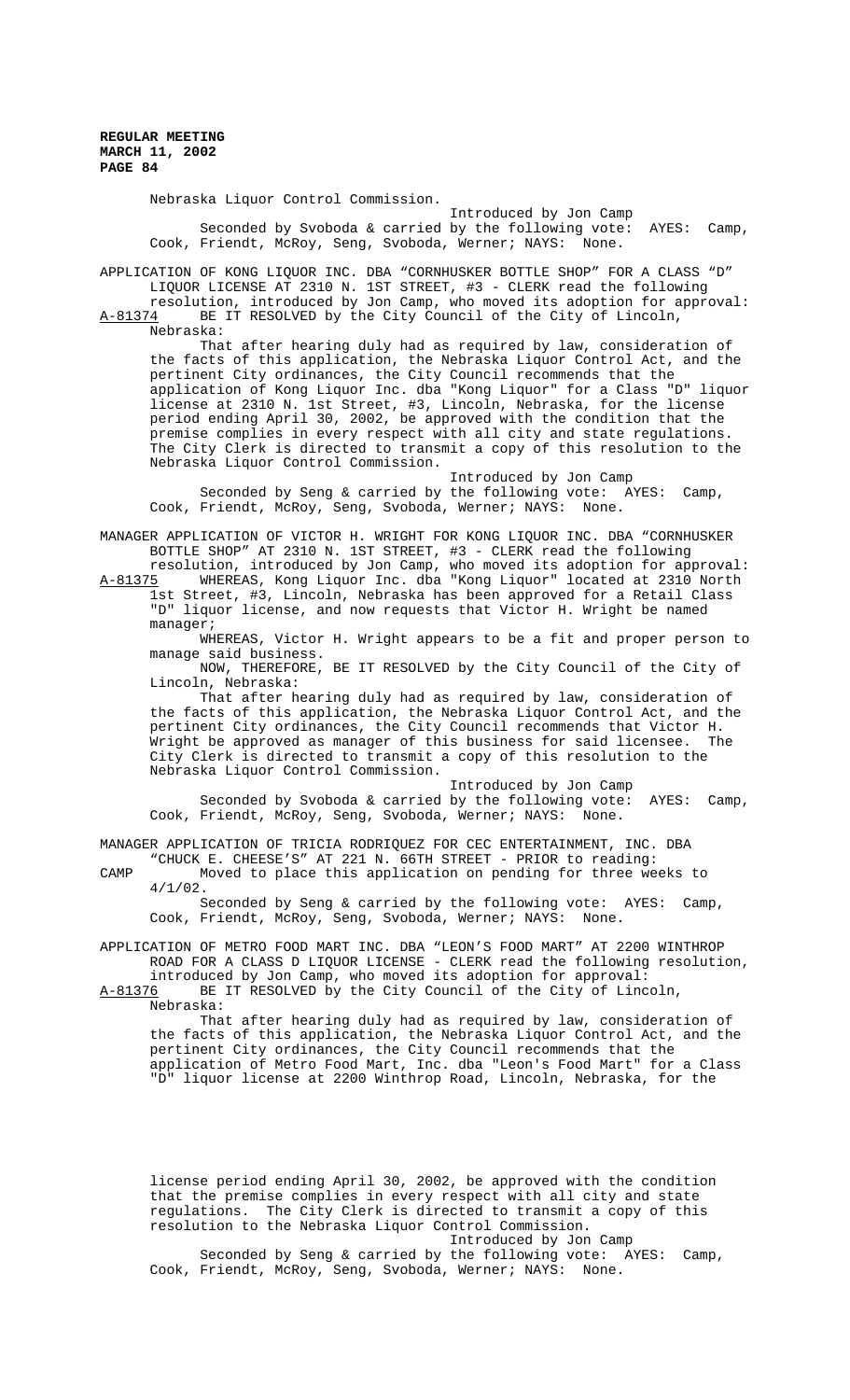MANAGER APPLICATION OF CHAD JASON WINTER FOR METRO FOOD MART, INC. DBA "LEON'S FOOD MART AT 2200 WINTHROP ROAD - CLERK read the following resolution,

introduced by Jon Camp, who moved its adoption for approval:<br>A-81377 WHEREAS, Metro Food Mart, Inc. dba "Leon's Food Mart" A-81377 MHEREAS, Metro Food Mart, Inc. dba "Leon's Food Mart" located at 2200 Winthrop Road, Lincoln, Nebraska has been approved for a Retail Class "D" liquor license, and now requests that Chad Jason Winter be named manager;

WHEREAS, Chad Jason Winter appears to be a fit and proper person to manage said business.

NOW, THEREFORE, BE IT RESOLVED by the City Council of the City of Lincoln, Nebraska:

That after hearing duly had as required by law, consideration of the facts of this application, the Nebraska Liquor Control Act, and the pertinent City ordinances, the City Council recommends that Chad Jason<br>Winter be approved as manager of this business for said licensee. The Winter be approved as manager of this business for said licensee. City Clerk is directed to transmit a copy of this resolution to the Nebraska Liquor Control Commission.

Introduced by Jon Camp Seconded by Seng & carried by the following vote: AYES: Camp, Cook, Friendt, McRoy, Seng, Svoboda, Werner; NAYS: None.

### **ORDINANCES - 2ND READING**

- AMENDING THE PAY SCHEDULES FOR CERTAIN EMPLOYEE GROUPS BY CREATING THE CLASSIFICATION OF EMERGENCY SERVICE DISPATCHER II/CAD ADMINISTRATOR IN CLASS CODE 3102; CHANGING THE CLASSIFICATION OF ASSISTANT SUPERINTENDENT OF MAINTENANCE - WATER PRODUCTION & TREATMENT TO ASSISTANT SUPERINTENDENT - WATER PRODUCTION & TREATMENT IN CLASS CODE 5349; AND DELETING THE CLASSIFICATION OF ASSISTANT SUPERINTENDENT - WATER PRODUCTION & TREATMENT IN CLASS CODE 5347 - CLERK read an ordinance, introduced by Jon Camp, amending the pay scheduled for certain employee groups by creating the classification of Emergency Service Dispatcher II/CAD Administrator in Class Code 3102; changing the classification of Assistant Superintendent of Maintenance - Water Production & Treatment to Assistant Superintendent 0 Water Production & Treatment in Class Code 5349; and deleting the classification of Assistant Superintendent - Water Production & Treatment in Class Code 5347, the second time.
- AMENDING THE PAY SCHEDULES FOR A CERTAIN EMPLOYEE GROUP TO DECREASE THE PAY RANGE OF PUBLIC HEALTH EDUCATION MANAGER AS THE RESULT OF THE REALIGNMENT OF DUTIES WITHIN THE HEALTH DEPARTMENT - CLERK read an ordinance, introduced by Jon Camp, amending the pay schedules for a certain employee group to decrease the pay range of Public Health Education Manager as the result of the realignment of duties within the Health Department, the second time.

#### **RESOLUTIONS**

ACCEPTING THE REPORT OF NEW AND PENDING CLAIMS AGAINST THE CITY AND APPROVING DISPOSITION OF CLAIMS SET FORTH THEREIN FOR THE PERIOD OF JANUARY 16 - 31, 2002 **(2/25/02 - Claim of Chris Hollers held over to 3/11/02)** - PRIOR to reading: SENG Moved to amend Bill No. 02R-19C in the following manner by making a motion to approve the claim in the amount of \$193.50 on the condition that a release and a waiver of all liability be secured. Seconded by Cook & carried by the following vote: AYES: Camp, Cook, Friendt, McRoy, Seng, Svoboda, Werner; NAYS: None. CLERK Read the following resolution, introduced by Jonathan Cook, who moved its adoption as amended:<br>A-81378 BE IT RESOLVED by the Ci BE IT RESOLVED by the City Council of the City of Lincoln, Nebraska: That the claims listed in the attached report, marked as Exhibit "A", dated February 1, 2002, of various new and pending tort claims filed against the City of Lincoln with the Office of the City Attorney or the Office of the City Clerk, as well as claims which have been disposed of, are hereby received as required by Neb. Rev. Stat. § 13-905 (Reissue 1997). The dispositions of claims by the Office of the City Attorney, as shown by the attached report, are hereby approved:

 $\overline{\text{DENIED}}$  and  $\overline{\text{ALLOWED}}$ 

 $Christ Holters$   $$193.50$  Chris Hollers  $$193.50$ The City Attorney is hereby directed to mail to the various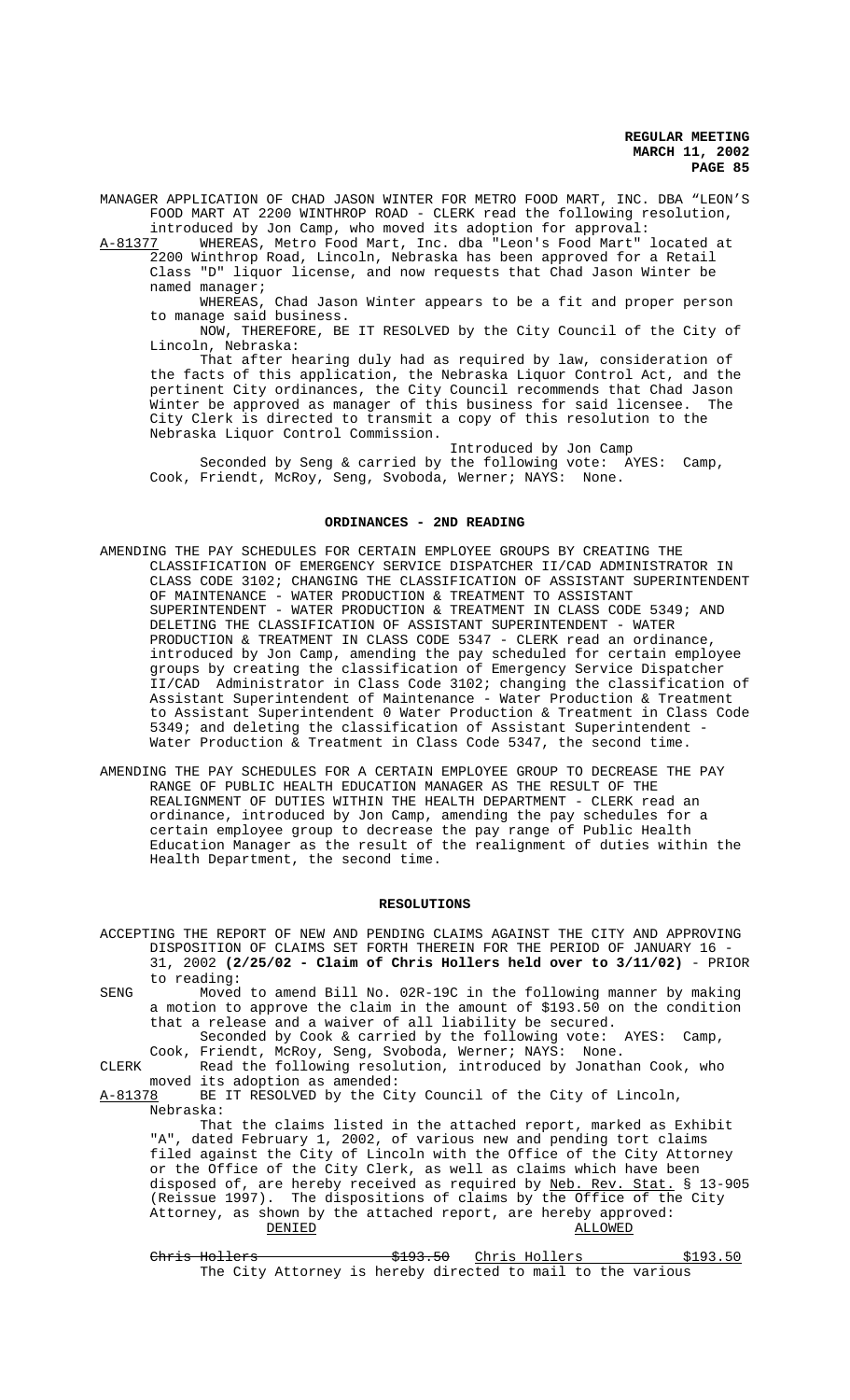> claimants listed herein a copy of this resolution which shows the final disposition of their claim.

Introduced by Jonathan Cook Seconded by Seng & carried by the following vote: AYES: Camp, Cook, Friendt, McRoy, Seng, Svoboda, Werner; NAYS: None.

APPROVING A WAIVER OF DESIGN STANDARDS TO EXTEND THE TIME OF CONSTRUCTION AND INSTALLATION OF SIDEWALKS AND STREET NAME SIGNS WITHIN ORCHARD PARK RETIREMENT COMMUNITY ON PROPERTY GENERALLY LOCATED AT SOUTH 48TH AND HIGH STREETS - CLERK read the following resolution, introduced by Jonathan Cook, who moved its adoption:<br>A-81379 WHEREAS, C.C.C. Construction pre

WHEREAS, C.C.C. Construction previously submitted and received approval of the final plat designated as Omnivillage by the City Council of the City of Lincoln, Nebraska; and

WHEREAS, the conditions of approval for said Final Plat included construction of sidewalks as shown in the public street shown on the final plat and the construction of sidewalks in the pedestrian way easement as shown on the final plat to be completed by September 26, 1992 and the installation of street name signs as a approved by the Department of Transportation to be completed by September 26, 1990;

WHEREAS, Virgil Carner on behalf of the Orchard Park Retirement Community, hereinafter referred to as "Subdivider" is requesting an extension of the completion date for installation of the sidewalks and street name signs to such time as the private roadway within this plat is completed; and

WHEREAS, the Lincoln City - Lancaster County Planning Commission has reviewed said request for the waiver of design standards and recommends conditional approval of an extension of the time for installation of said sidewalks and street name signs.

NOW, THEREFORE, BE IT RESOLVED by the City Council of the City of Lincoln, Nebraska:

1. That Orchard Park Retirement Community is surrounded by such development or unusual conditions that strict application of the subdivision requirements would result in actual difficulties or substantial hardship and therefore the requirements of Section 26.27.020 and Section 26.27.110 of the Lincoln Municipal Code providing sidewalks and street name signs be installed within 4 years and 2 years, respectively, following approval of the Final Plat is waived to allow said improvements to be installed at the time Apple Hill Lane, a private roadway is extended to Pawnee Street, provided that:

- a. The street name sign at Apple Hill Lane and S. 48th Street shall be installed within 30 days, however, other street signs shall be installed at the time the extension of Apple Hill Lane to Pawnee Street is paved.
- b. Sidewalks adjacent to the portion of Apple Hill Lane that has not yet been constructed shall be installed at the time the extension of Apple Hill Lane to Pawnee Street is paved.

2. All other conditions for approval of the Final Plat of Omnivillage Addition shall remain in full force and effect. Introduced by Jonathan Cook

Seconded by Seng & carried by the following vote: AYES: Camp, Cook, Friendt, McRoy, Seng, Svoboda, Werner; NAYS: None.

APPROVING THE 2001-02 WORK PLAN FOR THE STORMWATER INTERLOCAL AGREEMENT BETWEEN THE CITY AND THE LOWER PLATTE SOUTH NRD - CLERK read the following resolution, introduced by Jonathan Cook, who moved its

adoption:<br>A-81380 BE BE IT RESOLVED by the City Council of the City of Lincoln, Nebraska:

That the attached Fiscal Year 2001-2002 Work Plan to the Interlocal Agreement on Stormwater Management between the City of Lincoln and the Lower Platte South Natural Resources District, which is attached hereto marked as Exhibit "A", is hereby approved and the Mayor is authorized to execute the same on behalf of the City of Lincoln. Said Fiscal Year 2001-2002 Work Plan establishes a framework and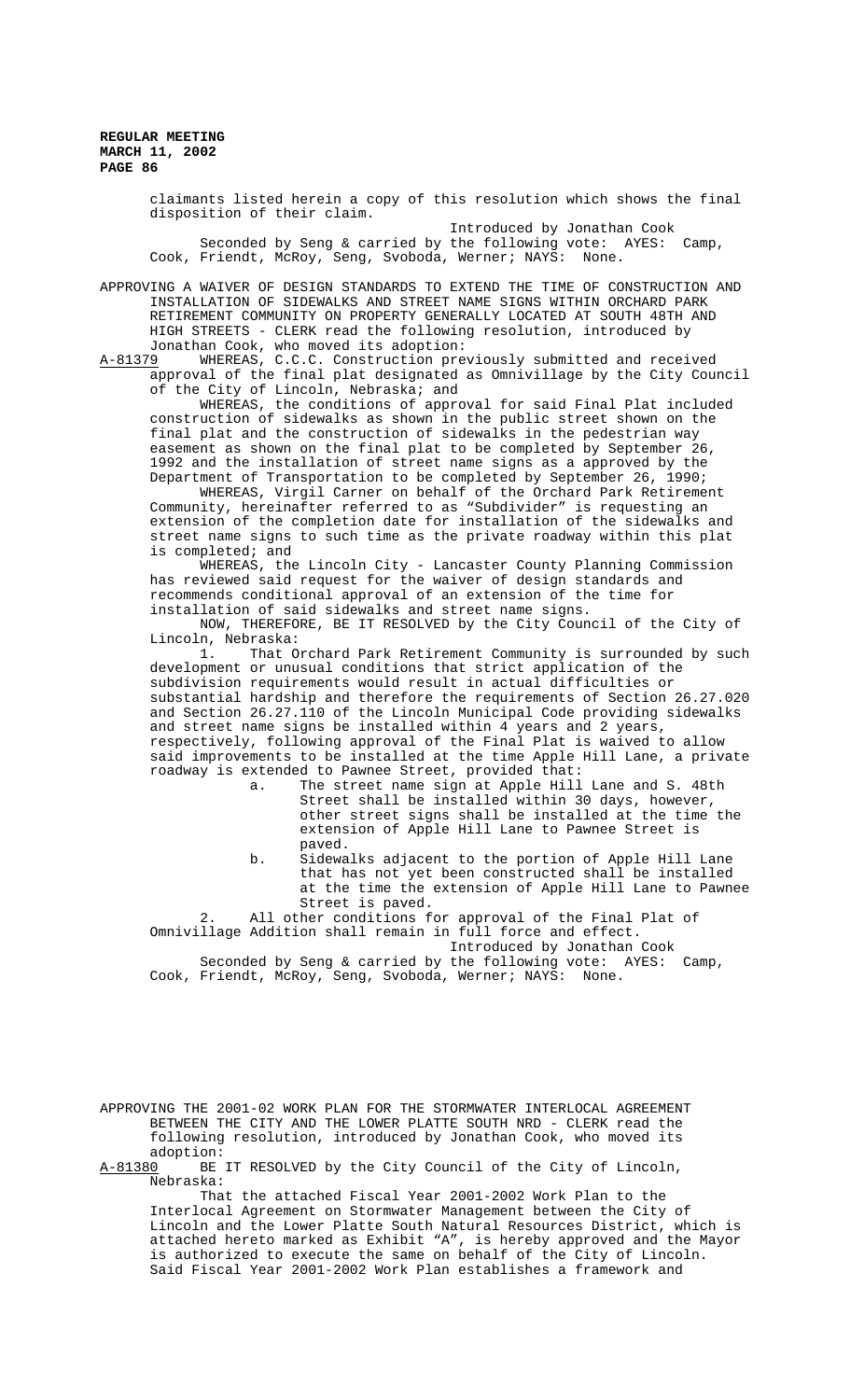division of responsibilities for addressing stormwater quality and quantity in the City between the City of Lincoln and the Lower Platte South Natural Resources District and authorizes the use of appropriated monies in accordance with the terms and conditions contained in said Fiscal Year 2001-2002 Work Plan.

The City Clerk is directed to transmit a certified copy of the executed original Fiscal Year 2001-2002 Work Plan to the Interlocal Agreement to Steve Masters, Public Works and Utilities Department, for transmittal to the Lower Platte South NRD.

Introduced by Jonathan Cook Seconded by Seng & carried by the following vote: AYES: Camp, Cook, Friendt, McRoy, Seng, Svoboda, Werner; NAYS: None.

APPOINTING ROGER LARSON TO THE LINCOLN-LANCASTER COUNTY PLANNING COMMISSION TO FILL AN UNEXPIRED TERM EXPIRING AUGUST 24, 2005 - CLERK read a resolution, introduced by Jonathan Cook, who moved its adoption:

A-81381 BE IT RESOLVED by the City Council of the City of Lincoln, Nebraska:

That the appointment of Roger Larson to the Lincoln-Lancaster County Planning Commission to fill an unexpired term expiring August 24, 2005 is hereby approved.

Introduced by Jonathan Cook Seconded by Seng & carried by the following vote: AYES: Camp, Cook, Friendt, McRoy, Seng, Svoboda, Werner; NAYS: None.

APPOINTING MARK HESSER TO THE LINCOLN ELECTRIC SYSTEM ADMINISTRATIVE BOARD TO FILL AN UNEXPIRED TERM EXPIRING JANUARY 1, 2005 - CLERK read a

resolution, introduced by Jonathan Cook, who moved its adoption: A-81382 BE IT RESOLVED by the City Council of the City of Lincoln, Nebraska:

That the appointment of Mark Hesser to the Lincoln Electric System Administrative Board to fill an unexpired term expiring January 1, 2005 is hereby approved.

Introduced by Jonathan Cook Seconded by Seng & carried by the following vote: AYES: Camp, Cook, Friendt, McRoy, Seng, Svoboda, Werner; NAYS: None.

SPECIAL PERMIT NO. 1943 - APPLICATION OF KENT SEACREST ON BEHALF OF LINCOLN PLATING COMPANY TO BUILDING A PARKING LOT IN THE R-2 RESIDENTIAL DISTRICT ON PROPERTY GENERALLY LOCATED AT SO. FOLSOM AND WEST "E" STREET CLERK Read a resolution, introduced by Jonathan Cook, who moved its

adoption for approval:

A-81384 WHEREAS, Lincoln Plating Company has submitted an application designated as Special Permit No. 1943 for authority to construct a parking lot in the R-2 residential district on property located at S. Folsom and W. E Street, and legally described to wit: Lot 1, Lincoln Plating Addition, located in the Southeast Quarter of Section 27, Township 10 North, Range 6 East of the 6th P.M., Lincoln, Lancaster County, Nebraska; WHEREAS, the real property adjacent to the area included within

the site plan for this parking lot will not be adversely affected; and WHEREAS, said site plan together with the terms and conditions hereinafter set forth are consistent with the intent and purpose of Title 27 of the Lincoln Municipal Code to promote the public health, safety, and general welfare.

NOW, THEREFORE, BE IT RESOLVED by the City Council of the City of Lincoln, Nebraska:

That the application of Lincoln Plating Company, hereinafter referred to as "Permittee", to construct a parking lot in the R-2 residential district, on the property legally described above, be and the same is hereby granted under the provisions of Section 27.63.170 of the Lincoln Municipal Code upon condition that construction and operation of said parking lot be in strict compliance with said application, the site plan, and the following additional express terms, conditions, and requirements:

1. The permit approves a parking lot in the R-2 zoning district.

2. Before receiving building permits:

- a. The construction plans must conform to the approved plans.
- b. The applicant must deed to the City of Lincoln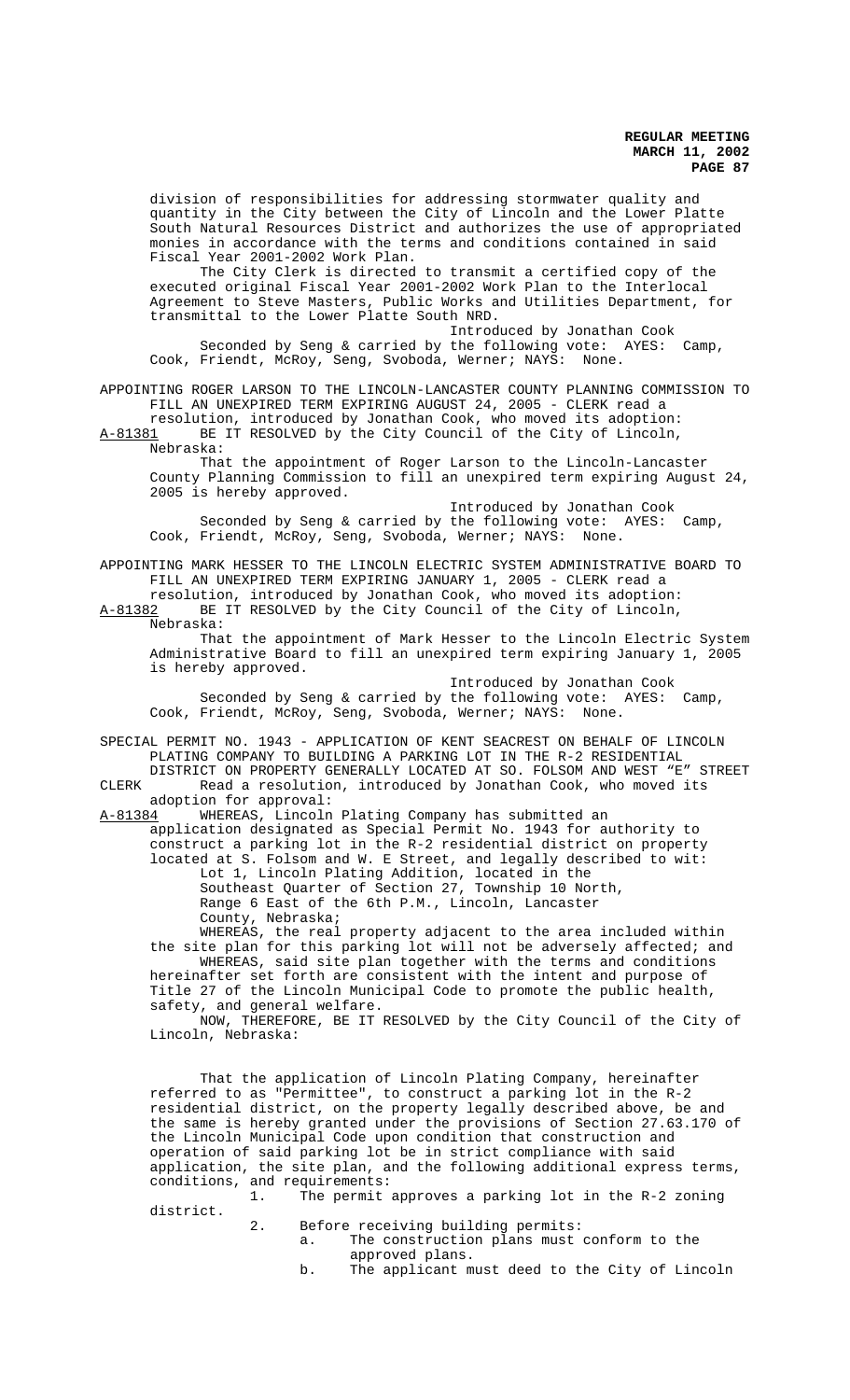the north 6.9 feet of Outlot "A", Lincoln Plating Addition.

c. Street and Alley Vacation #01022 must be approved by the City Council.

3. Before occupying the parking lot, all development and construction must be completed in conformance with the approved plans. 4. All privately-owned improvements must be permanently maintained by the Permittee.

5. The site plan, approved by this permit, shall be the basis for all interpretations of setbacks, yards, locations of building, location of parking and circulation elements, and similar matters.

6. The terms, conditions, and requirements of this resolution shall be binding and obligatory upon the Permittee, its successors, and assigns. The building official shall report violations to the City Council which may revoke the special permit or take such other action as may be necessary to gain compliance.

7. The Permittee shall sign and return the City's letter of acceptance to the City Clerk within 30 days following approval of the special permit, provided, however, said 30-day period may be extended up to six months by administrative amendment. The City Clerk shall file a copy of the resolution approving the special permit and the letter of acceptance with the Register of Deeds, filing fees therefor to be paid in advance by the Permittee.

Introduced by Jonathan Cook Seconded by Seng & carried by the following vote: AYES: Camp, Cook, Friendt, McRoy, Seng, Svoboda, Werner; NAYS: None.

### **PETITIONS & COMMUNICATIONS**

- PETITION TO VACATE PUBLIC WAY THE NORTH-SOUTH ALLEY LOCATED BETWEEN LOT 1 AND LOTS 2, 3, 4, 5, 6, & 7 ADJACENT TO "Y" ST., BLOCK 1, DAVENPORT'S SUBDIVISION SUBMITTED BY HENDRICKS COMMERCIAL PROPERTIES, L.L.C. - CLERK presented said petition which was referred to the Law Dept.
- PETITION TO VACATE PUBLIC WAY ALL THAT PART OF "X" STREET BEGINNING ON THE WEST LINE OF "X" STREET, AT THE INTERSECTION OF "X" STREET AND NORTH 10TH STREET, THEN PROCEEDING EAST TO THE WEST AND NORTH RIGHT-OF-WAY OF THE BURLINGTON NORTHERN SANTA FE RAILROAD COMPANY SUBMITTED BY CAPITAL CONTRACTORS, INC. - CLERK presented said petition which was referred to the Law Dept.
- INFORMAL PETITION TO CREATE AN IMPROVEMENT DISTRICT TO ALLOW ACQUISITION OF ADDITIONAL RIGHT-OF-WAY FOR SW 8TH STREET BETWEEN WEST "C" STREET AND HANNEMAN DRIVE, SUBMITTED BY PARKRIDGE APARTMENTS, L.L.C. - CLERK presented said petition which was referred to the Public Works Dept.

### **REPORTS OF CITY OFFICERS**

CLERK'S LETTER & MAYOR'S APPROVAL OF ORDINANCES & RESOLUTIONS PASSED ON MARCH 4, 2002 - CLERK presented said report which was placed on file in the Office of the City Clerk.

INVESTMENT OF FUNDS FOR FEBRUARY 25 - MARCH 1, 2002 - CLERK read the following resolution, introduced by Jonathan Cook, who moved its adoption:

A-81383 BE IT HEREBY RESOLVED BY THE CITY COUNCIL of the City of Lincoln, Nebraska:

That the attached list of investments be confirmed and approved, and the City Treasurer is hereby directed to hold said investments until maturity unless otherwise directed by the City Council. (Investments for February 25 - March 1, 2002.)

Introduced by Jonathan Cook Seconded by Seng & carried by the following vote: AYES: Camp, Cook, Friendt, McRoy, Seng, Svoboda, Werner; NAYS: None.

REPORT FROM CITY TREASURER OF TELECOMM. OCC. TAX FOR THE MONTH OF month of January, 2002: IBM Global Services - NS Div., Broadwing Telecommunications, Global Crossing Telecommunications, Inc., Macleod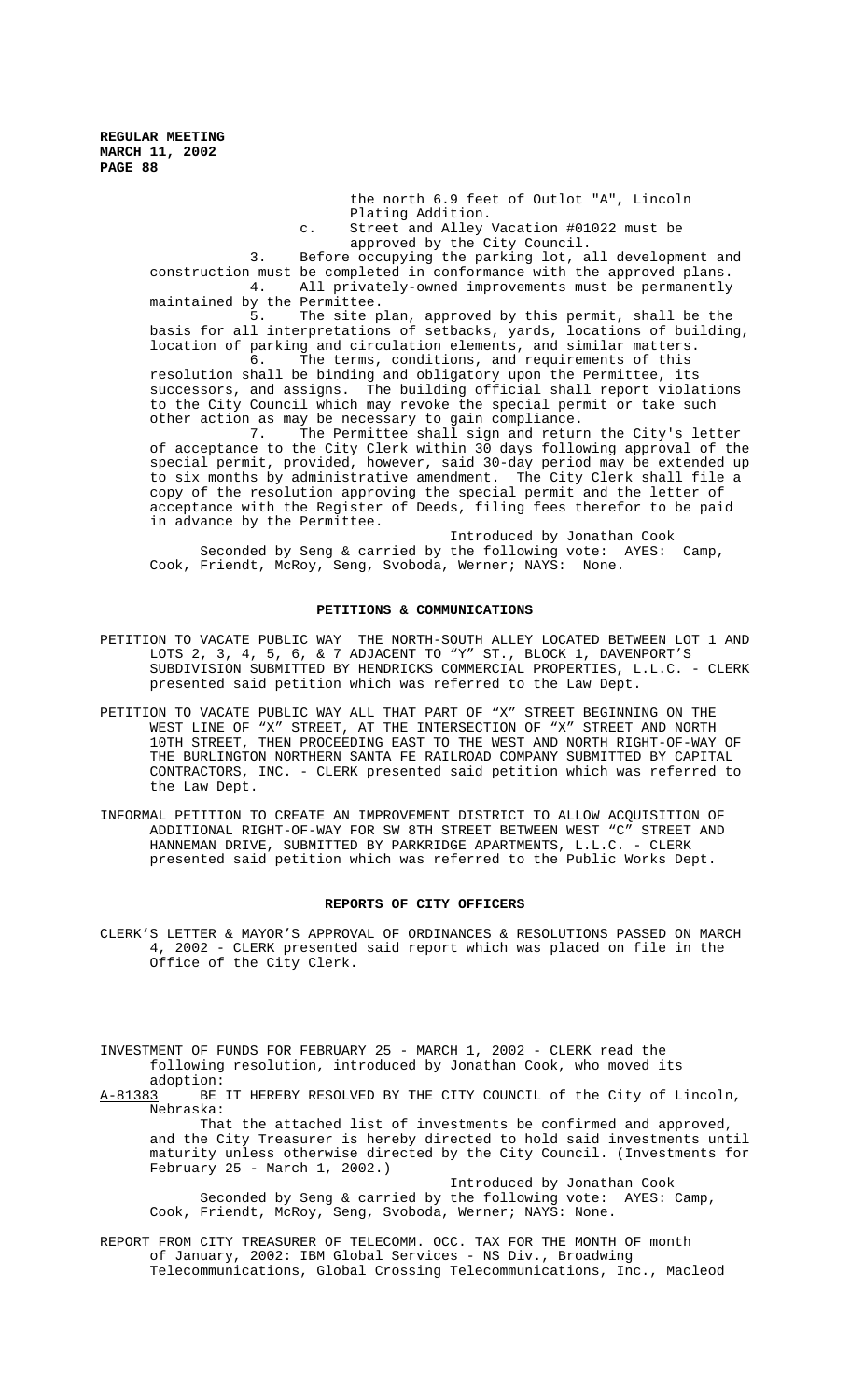USA Telecommunications Services, Inc., Nebraska Technology & Telecommunications, Inc., MCI WorldCom Network Services, Inc., Coast International, Inc., Excel Telecommunications, Inc., Trans National Communications International, Inc., and Bell Atlantic Communications, Intellicall Operator Services - CLERK presented said report which was placed on file in the Office of the City Clerk. **(20)**

- REPORT FROM LINCOLN WATER & WASTEWATER SYSTEM RECAPITULATION OF DAILY CASH RECEIPT FOR THE MONTH OF FEBRUARY, 2002 - CLERK presented said report which was placed on file in the Office of the City Clerk. **(8-71)**
- SETTING A HEARING DATE OF MONDAY, MARCH 18, 1:30 P.M. TO HEAR THE APPEAL OF DARIUS AFRAID OF HAWK ON THE DENIAL OF A PEDDLER'S PERMIT IN ACCORDANCE WITH SECTION 5.36.120 OF THE LINCOLN MUNICIPAL CODE - CLERK requested a motion to set the hearing date:
- CAMP So moved. Seconded by Seng & carried by the following vote: AYES: Camp, Cook, Friendt, McRoy, Seng, Svoboda, Werner; NAYS: None.

### **ORDINANCES - 1ST READING**

VACATING A 5' X 30'6" PORTION OF NORTH 7TH STREET ADJACENT TO THE SOUTH 37' OF LOT 9, BLOCK 32, ORIGINAL PLAT OF LINCOLN, GENERALLY LOCATED AT N. 7TH AND P STREETS - CLERK read an ordinance, introduced by Jonathan Cook, Vacating a 5' X 30'6" portion of north 7th Street adjacent to the south 37' of Lot 9, Block 32, Original Plat of Lincoln, generally located at N. 7th and P Streets, the first time.

### **ORDINANCES - 3RD READING**

ADOPTING THE SUPPLEMENTS TO THE LINCOLN MUNICIPAL CODE DATED JUNE 2001 AND DECEMBER 2001 AS PART OF THE OFFICIAL LINCOLN MUNICIPAL CODE - CLERK read an ordinance, introduced by Terry Werner, adopting the supplements to the Lincoln Municipal Code dated June 2001 and December 2001 as part of the Official Lincoln Municipal Code, the third time. WERNER Moved to pass the ordinance as read.

Seconded by Camp & carried by the following vote: AYES: Camp, Cook, Friendt, McRoy, Seng, Svoboda, Werner; NAYS: None. The ordinance, being numbered **17971**, is recorded in Ordinance Book 24, Page

ACCEPTING STONEBRIDGE CREEK L.L.C.'S OFFER TO DEDICATE THE RIGHT-OF-WAY FOR ALVO ROAD LOCATED BETWEEN N. 14TH STREET AND ARBOR ROAD - CLERK read an ordinance, introduced by Terry Werner, accepting Stonebridge Creek L.L.C.'s offer to dedicate the right-of-way for Alvo Road located between N. 14th STreet and Arbor Road, the third time.<br>WERNER Moved to pass the ordinance as read. Moved to pass the ordinance as read.

Seconded by Seng & carried by the following vote: AYES: Camp, Cook, Friendt, McRoy, Seng, Svoboda, Werner; NAYS: None.

The ordinance, being numbered **17972**, is recorded in Ordinance Book 24, Page

VACATING THE NORTH 12 FEET OF WEST "E" STREET FROM THE EAST LINE OF FOLSOM STREET TO THE WEST LINE OF SW 6TH STREET, GENERALLY LOCATED AT SOUTH FOLSOM AND WEST "E" STREET - CLERK read an ordinance, introduced by Terry Werner, Vacating the north 12 feet of West "E" Street from the east line of Folsom Street to the west line of SW 6th Street, generally located at South Folsom and West "E" Street, the third time.<br>WERNER Moved to pass the ordinance as read. Moved to pass the ordinance as read.

Seconded by Seng & carried by the following vote: AYES: Camp, Cook, Friendt, McRoy, Seng, Svoboda, Werner; NAYS: None. The ordinance, being numbered **17973**, is recorded in Ordinance Book 24, Page

#### **MISCELLANEOUS BUSINESS**

# **PENDING LIST -**

SPECIAL PERMIT 1953 - APPLICATION OF BILL HARRISON FOR AUTHORITY TO SELL ALCOHOLIC BEVERAGES FOR CONSUMPTION OFF THE PREMISES AT HO-CHUNK LOCATED